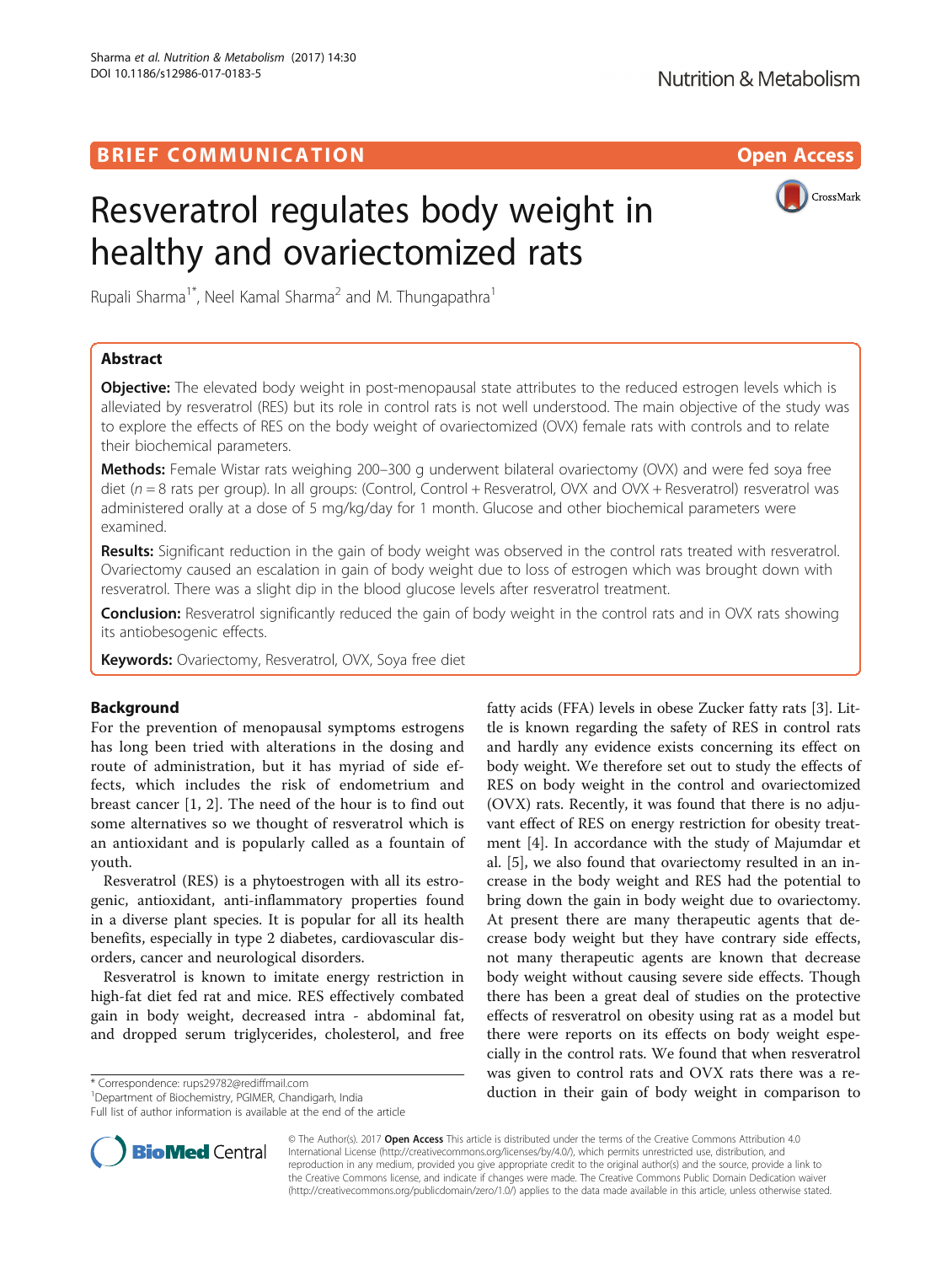their respective untreated groups. We want to address here that why resveratrol acts in a differential manner in the control and OVX (menopausal model) rats.

# Methods

## Animals and dose preparation

Female wistar rats weighing 200–300 g, were housed at the central animal house (PGIMER, Chandigarh, India) and were acclimatized for 1 week in cages ( $n = 1$ /cage) in a 12 – hr light and dark cycle and a constant temperature of 25 – 27 °C. Standard soya free, isonitrogenous and isocaloric diet was made available ad libitum with free access to drinking water. PGIMER ethical clearance was taken (PGIMER 60/IAEC/329) and all the animals were approved by animal ethics committee. Rats were handled and euthanized in full agreement with the institutional guidelines for the care and management of laboratory animals. Rats were randomly divided into four groups- (i) Normal rats as control group (ii) Normal rats with resveratrol (Receiving resveratrol treatment for 1 month) (iii) Ovariectomized (OVX) rats (iv) OVX rats with resveratrol (One month of resveratrol treatment after 45 days of OVX).

Animals requiring resveratrol treatment were fed with a diet containing 5 mg/kg body weight/day of resveratrol for one month. For this, resveratrol (SigmaAldrich, USA) was dissolved in 70% ethanol and added to the ground diet to make the homogenous dough. The dough was then converted to pellet form and kept for drying at room temperature for 1 day. The diet pellets containing resveratrol were stored at - 20 ° C for up to one week. Animals in the resveratrol treatment groups were first given resveratrol containing pellets (after calculating the required weight of the pellets based on the individual animal body weight) and once they have been finished, the diet tray was replenished with diet without resveratrol. Dose preparation and administration were made in dark to evade isomerization of trans-resveratrol to the cis form. After the treatment period, the rats were kept for fasting overnight and were sacrificed. Blood was withdrawn by cardiac puncture for estimation of serum parameters.

## Bilateral ovariectomization

Prior to surgery each rat was anesthetized with an intraperitonial injection of ketamine hydrochloride (50 mg/ kg) and xylazine (5-10 mg/kg). The success of anesthesia was evaluated by failure of the wink reflex and by the lack of reaction to pinching of the foot. Using aseptic conditions, a skin incision was made at the dorsal midline slightly caudal to the last rib followed by a flank incision of the abdominal muscles. The ovary was exteriorized. The proximal end of the uterine horn was then ligated with absorbable sutures (4–0 chronic gut), incised and removed with the attached ovary. The second ovary was removed from the opposite side in the same manner. Using absorbable sutures, the abdominal muscle incision was closed. Betadine was applied on the stitches after the surgery and were placed on heating pad (low setting), and covered with a surgical drape to minimize loss of body heat. Rats were returned to their cages only after complete recovery from anesthesia. Confirmation of ovariectomization was done by histology of ovary.

## Body weight and uterine weight

Body weight of animals was measured weekly. Weight gains were calculated by subtracting initial body weight with the final body weight immediately before sacrifice. At the time of sacrifice, uteri were carefully removed and cleaned of fat tissue. The actual uterus weight in grams was divided by the actual body weight of the animal and multiplied by the average body weight of animals of that group. Thus, the adjusted uterus weight was calculated by the given formula:

Adjusted uterus weight  $=\frac{\text{Weight of }$  uterus Weight of animal  $\times$  Average weight of animal

## Clinical chemistry

Blood from tail clipping was collected once after one week of lab acclimatization of the animal, and once at the time of euthanization. Blood glucose was estimated using glucometer (Accurex) following the manufacturer's instructions. At the time of sacrifice, blood was collected by cardiac puncture for estimating the biochemical parameters such as urea, creatinine, triglycerides, cholesterol, high-density lipoprotein (HDL) and low-density lipoprotein (LDL), which were determined with a kit (Roche/Hitachi P - 800 clinical chemistry analyzer (Mannheim, Germany) with reagents from Roche Diagnostics.

#### **Statistics**

Data analysis was carried out using SPSS statistics software version 16.0 (Statistical Package for the Social Sciences) Statistical analysis was done. To check the normality of the data normal-Quantile (Q-Q) plots were constructed. After establishing the normality, unpaired student t- test, and one- way ANOVA (Analysis of variance) was applied. A  $p$  -value <0.05(\*) and  $p$ -value <0.005(\*\*) were considered statistically significant.

# Results

Body weight ratio to base line for  $Ovx$ ,  $Ovx$  + Res, control and control + Res group is given in Fig. [1](#page-2-0).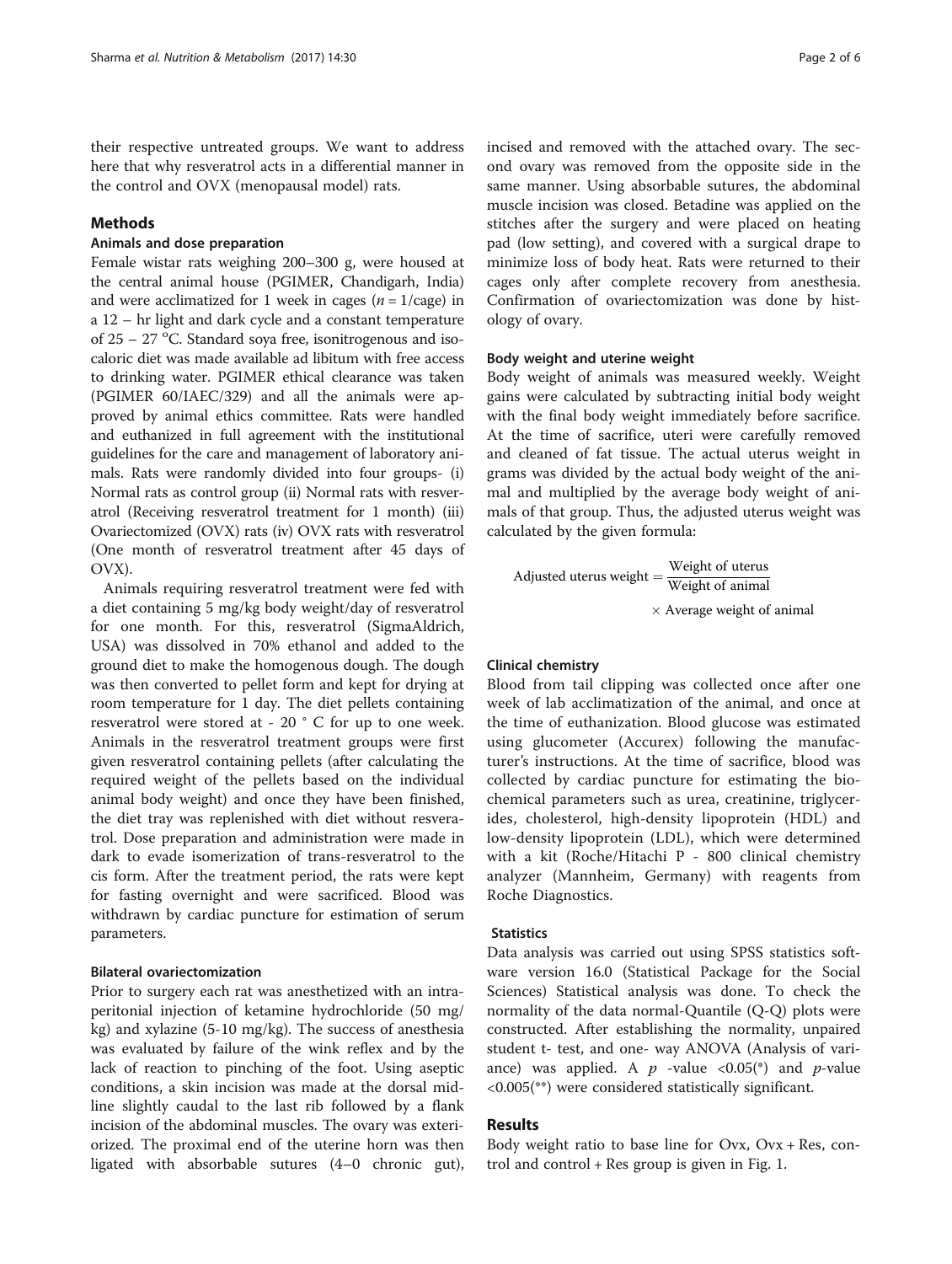<span id="page-2-0"></span>

## Effect of resveratrol on gain in body weight

Significant weight loss occurred in the treatment groups (control treated and OVX treated) ( $p < 0.05$ ) in comparison to control untreated animals. Due to loss of estrogen many of the metabolic pathways come to play role in ovariectomized group leading to significant gain in the body weight in comparison to the control untreated group ( $p < 0.05$ ) (Fig. 2) which was significantly brought down by resveratrol.

# Effect of resveratrol on uterus weight

Increase in the uterus weight was evident in the OVX + Res group in comparison to the OVX although the difference failed to attain any significance  $(p > 0.05)$  (Fig. [3a\)](#page-3-0).

## Effect of resveratrol on biochemical parameters

Blood glucose levels of control, ovariectomized groups and their respective resveratrol treated groups were estimated at necropsy and we found a slight decrease in the glucose levels of the OVX rats treated with resveratrol though the change was not significant ( $p > 0.05$ ) while no change was found in the control rats treated with resveratrol Fig. [3b](#page-3-0). Resveratrol treatment brought about a slight decrease in the urea levels of the control rats though the change was not significant ( $p > 0.05$ ) Fig. [4a.](#page-3-0) While the mean serum creatinine was within the normal range in all the animals it was lower in all the experimental groups compared to the control and resveratrol treated control group. Resveratrol treatment led to decrease in the creatinine levels in the control rats though the change was not significant ( $p > 0.05$ ) Fig. [4b](#page-3-0). A significant increase in the mean TG levels was observed in the control + RES rats in comparison to control rats ( $p < 0.05$ ). Resveratrol brought about a small decrease in the TG levels of the OVX ( $p > 0.05$ ) group though the change was not significant ( $p > 0.05$ ) (Fig. [4c](#page-3-0).

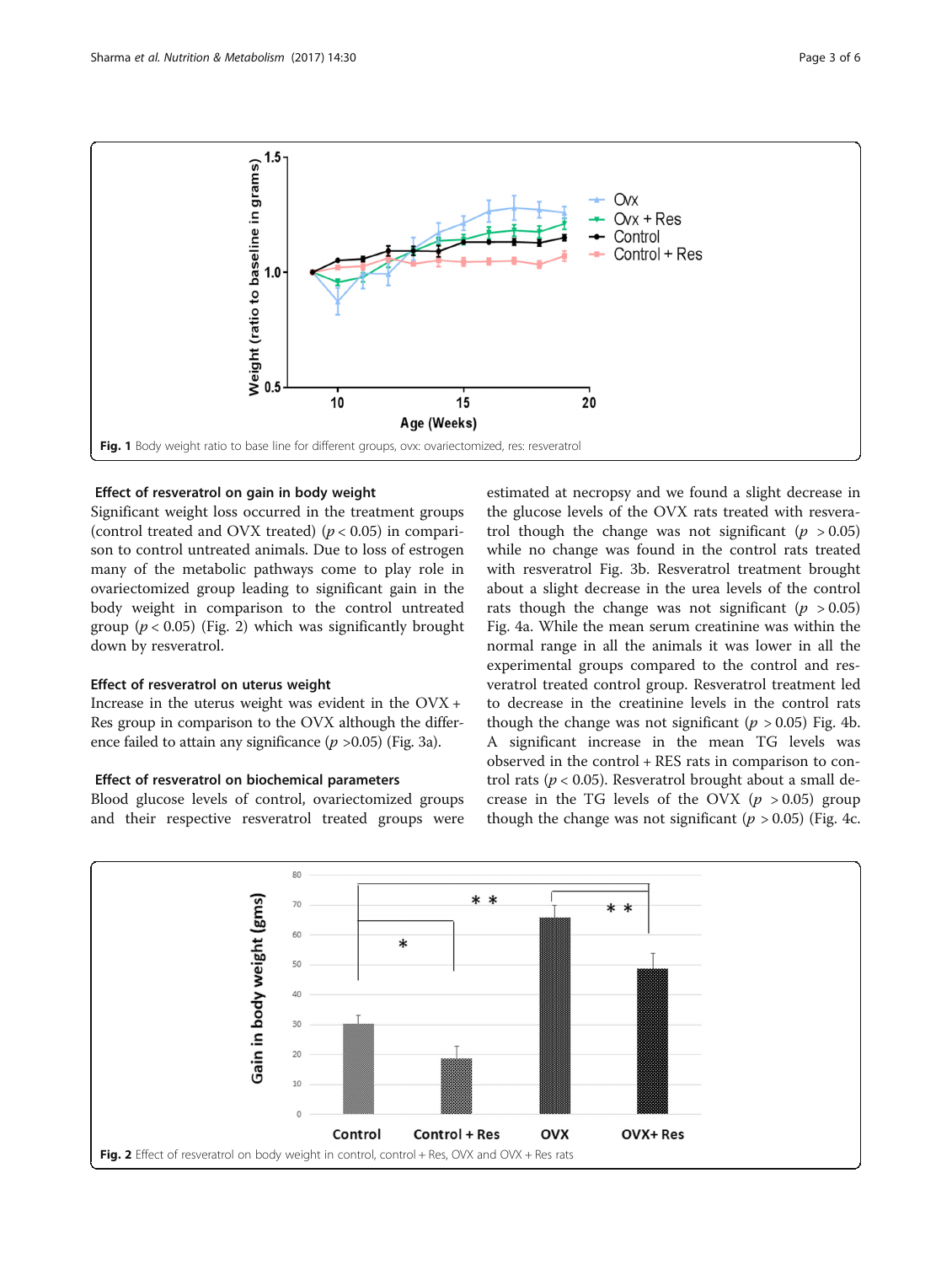<span id="page-3-0"></span>

Significant increase in the cholesterol levels was observed in the OVX rats ( $p < 0.001$ ) in comparison to the control rats Fig. 4d. Resveratrol treatment brought about a decrease in the cholesterol levels of the control and OVX rats though the change was not significant ( $p <$ 0.05). A slight decrease was observed in the HDL levels

of the control and OVX rats upon resveratrol treatment though the change was not significant ( $p > 0.05$ ) Fig. 4e. A slight decrease in the LDL levels was observed in the control and OVX rats upon resveratrol treatment though the change was not significant ( $p > 0.05$ ) Fig. 4f.

## **Discussion**

Much of the research on resveratrol has been carried out in animal models revealing its health benefits in cardiovascular risk factors, cancer and much more. It is already known for its anti - diabetic and anti- oxidant effects. Relatively little work has been done on its effect on body weight especially on the control rats. Menopause is accompanied by loss of estrogen which promotes a number of disorders including an increase in intra-abdominal fat [[6\]](#page-5-0). In this study, OVX rats had significantly increased body weight in comparison to the control group. There are diverse targets such as SIRT1, AMPK, and cyclic adenosine monophosphate which acts through resveratrol and helps in increased oxidative phosphorylation, fatty acid oxidation, reduction in fatty acid synthesis and stimulate lipolysis [\[7](#page-5-0)]. This could be the explanation of the lower body weight observed in  $control + RES$  and  $OVX + RES$  rats. Recently it was found that increased energy expenditure in female mice could be attributed through SIRT1 which helps in transformation of white adipose tissue to the brown type [\[5](#page-5-0)]. Studies have also investigated the antiobesogenic effect of resveratrol by inhibition of de novo lipogenesis and adipose tissue fatty acid uptake mediated by lipoprotein lipase which plays a role in the reduction of the body fat

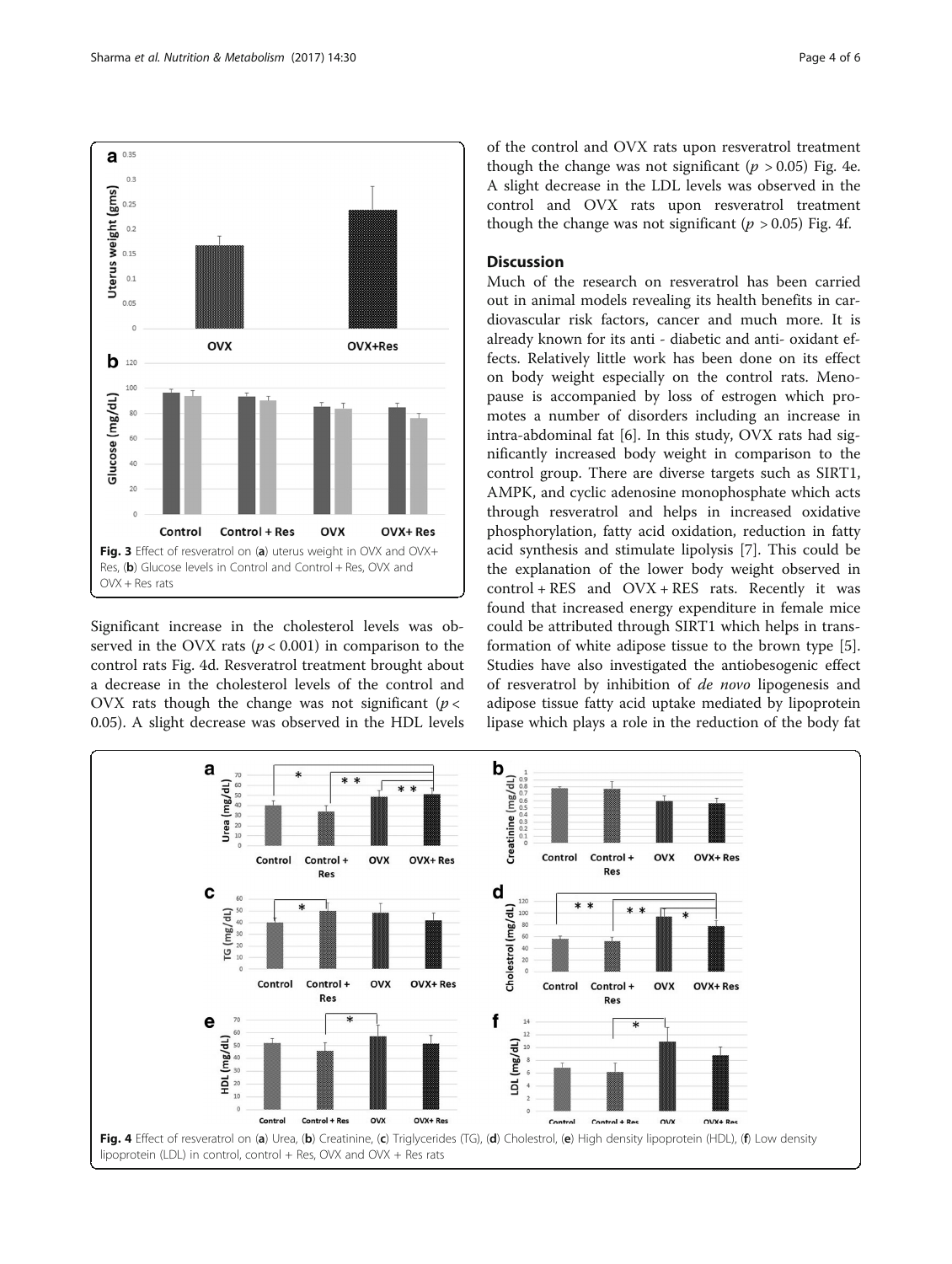[[8, 9](#page-5-0)]. Resveratrol treatment was given for one month period in all the groups just before necropsy. In the OVX resveratrol treated group oral feeding with resveratrol was started after forty five days of OVX and in the case of control group the treatment was also started after forty five days. The rats were fed soya free diet to eliminate other soya derived phytoestrogens so that the effects seen are only due to the supplementation of the diet with resveratrol. This study used resveratrol for studying its therapeutic and not preventive potential especially in OVX rats unlike other studies available in the literature in which treatment of animals with resveratrol was initiated either before or concomitant with ovariectomization. We could not find much statistically significant values in the biochemical parameters because of the shorter duration of treatment and we did not start the treatment concomitant with ovariectomization. In this study, OVX rats exhibited a slight decrease in blood glucose levels in contrast to the control rats. There was a significant decrease in the blood glucose levels of the OVX+ RES group in comparison to the control group  $(p < 0.05)$ . A drop in the blood glucose levels by resveratrol is accredited to the increased expression of GLUT4 leading to more intracellular glucose transport, and boosted glycogen synthase activity, resulting in greater liver glycogen accumulation [[10\]](#page-5-0). We also saw that there was a minor reduction in the blood glucose levels though it was maintained near normal levels. There was a significant increase in the urea and cholesterol levels of the OVX compared with the control and control + RES rats, though they were in the normal range. Resveratrol had the potential to bring the down the cholesterol levels as resveratrol activates SIRT 1 which helps in inhibiting the uptake of intestinal cholesterol and promote deacetylation of liver receptor leading to reverse cholesterol transport [[11\]](#page-5-0). Chen et al. incubated 3 T3-L1 pre-adipocytes for 48 h in varying concentrations (10, 20, 40 and 80  $\mu$ M) of resveratrol they observed reduced lipid accumulation in a dose -dependent manner in these cells with the exception with the lowest dose of 10 μM [[12\]](#page-5-0). Recently it was reported for the same cells that after 24 h incubation with resveratrol at concentrations of 25 and 50 μM, adipogenesis was inhibited [\[13](#page-5-0)]. There was an increase in the LDL levels of the OVX rats in contrast to the control rats. Resveratrol could bring down the LDL levels in the OVX treated group. This explains the decrease in serum cholesterol observed in OVX + RES rats. We also encountered a significant rise in triglycerides in the control + RES group which remains unexplained.

The results of this study clearly demonstrate that resveratrol supplementation in the presence of soya free diet helps in lowering blood glucose levels, urea, cholesterol, and LDL. An appreciable effect on the gain of body weight was seen upon resveratrol treatment in the control and OVX rats. It is likely that resveratrol do benefit the menopausal rats in reducing the gain in body weight but it is not good for healthy rats as we saw a reduction in the gain in body weight in the control rats. Uterus weight was measured because after ovariectomy the uterus is regressed. So we wanted to see whether resveratrol being a phytoestrogen had the potential to up bring the uterus weight.

Keeping in mind that resveratrol has multiple targets its consumption should be within recommended limits and should not be over enthusiastically consumed thinking of all its beneficial effects. One of the limitation of the study is that some other parameters should have been included so further research is needed on the dosage of resveratrol to maximize these benefits.

## Conclusion

With lower estrogen levels, animals tend to eat more and be less physically active. There was decrease in the gain in body weight when the OVX rats were treated with resveratrol which shows that in the OVX rats resveratrol is helping in balancing the body weight which was gained due to estrogen deficiency. Resveratrol significantly reduced the gain of body weight in the control rats and in OVX rats showing its antiobesogenic effects.

#### Abbreviations

FFA: Free fatty acids; HDL: High-density lipoprotein; LDL: Low-density lipoprotein; OVX: Ovariectomized; RES: Resveratrol

#### Acknowledgements

We thank PGIMER clinical biochemistry technical staff for running the samples for biochemical analysis.

#### Funding

The study was supported by the CSIR, India, Grant No 27 (0260)/12/EMR –II.

#### Availability of data and material

The data that support the findings of this study are available from the corresponding author upon reasonable request and with permission from PGIMER, India.

#### Authors' contribution

RS designed the study, performed the experiments and wrote the paper. NKS analysed the data as well as manuscript revisions. TM participated in design and project management. All authors read and approved the final manuscript.

#### Competing interests

The authors declare that they have no competing interests.

#### Consent for publication

Not applicable.

#### Ethics approval and consent to participate

The study was conducted according to the guidelines set by the PGIMER ethical committee (PGIMER 60/IAEC/329), and all procedures were approved by the Ethics Committee of the PGIMER, India.